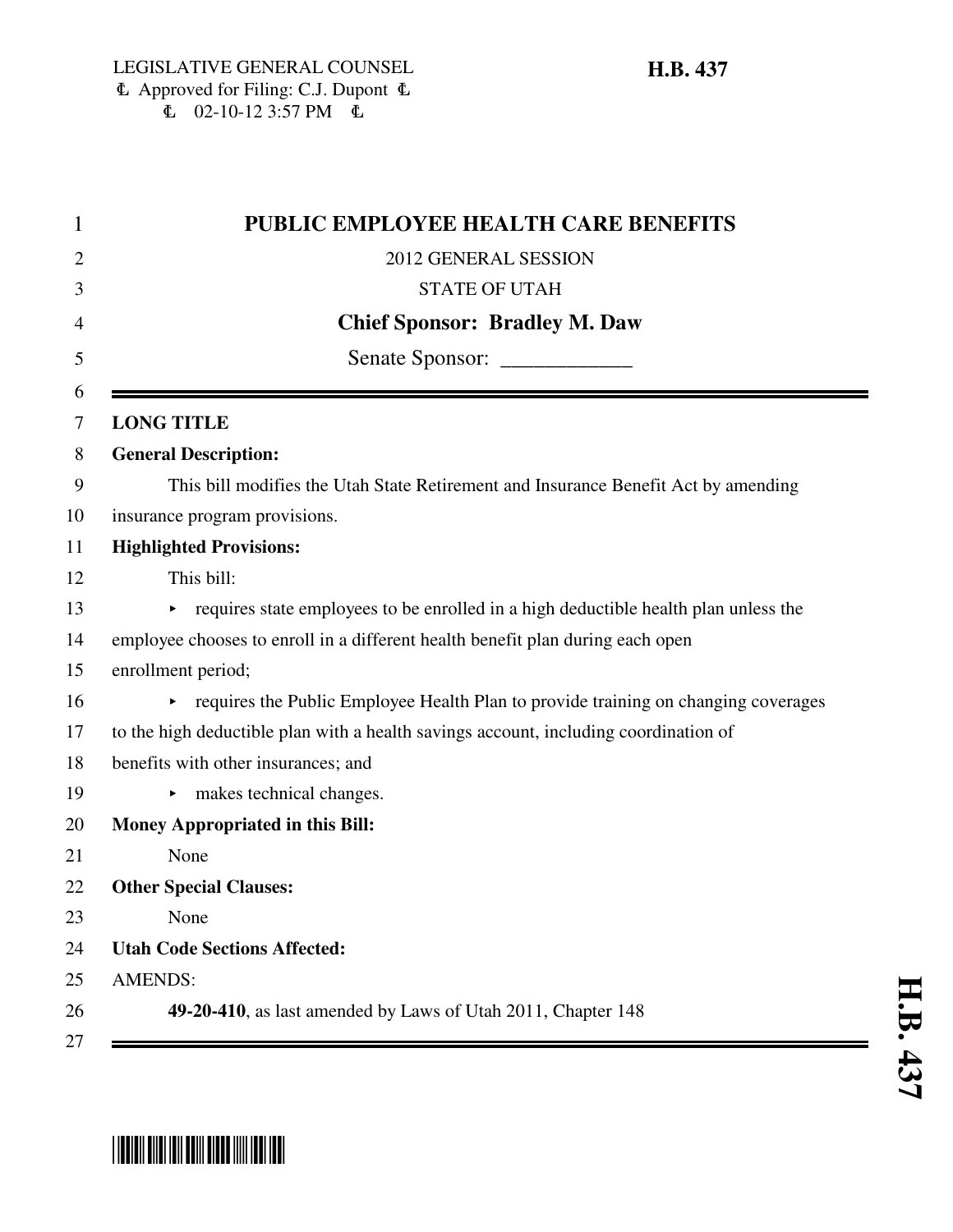**H.B. 437 02-10-12 3:57 PM**

| 28 | Be it enacted by the Legislature of the state of Utah:                                               |
|----|------------------------------------------------------------------------------------------------------|
| 29 | Section 1. Section 49-20-410 is amended to read:                                                     |
| 30 | 49-20-410. High deductible health plan -- Health savings account --                                  |
| 31 | <b>Contributions.</b>                                                                                |
| 32 | (1) (a) In addition to other employee benefit plans offered under Subsection                         |
| 33 | $49-20-201(1)$ , the office shall offer at least one federally qualified high deductible health plan |
| 34 | with a health savings account as an optional health plan.                                            |
| 35 | (b) The provisions and limitations of the plan shall be:                                             |
| 36 | (i) determined by the office in accordance with federal requirements and limitations;                |
| 37 | and                                                                                                  |
| 38 | (ii) designed to promote appropriate health care utilization by consumers, including                 |
| 39 | preventive health care services.                                                                     |
| 40 | (c) A state employee [hired on or after July 1, 2011,] who is offered a plan under                   |
| 41 | Subsection $49-20-202(1)(a)$ , shall be enrolled in a federally qualified high deductible health     |
| 42 | plan unless the employee chooses a different health benefit plan during each of the employee's       |
| 43 | open enrollment [period] periods.                                                                    |
| 44 | (2) The office shall:                                                                                |
| 45 | (a) administer the high deductible health plan in coordination with a health savings                 |
| 46 | account for medical expenses for each covered individual in the high deductible health plan;         |
| 47 | and                                                                                                  |
| 48 | (b) offer to all employees training regarding health plans offered to employees,                     |
| 49 | including, if offered, high deductible health plans and health savings accounts; [and]               |
| 50 | (c) prepare online training as an option for the training required by Subsections $(2)(b)$           |
| 51 | and $(4)$ [.]; and                                                                                   |
| 52 | (d) the training offered under Subsections $(2)(b)$ and $(c)$ shall include information on           |
| 53 | changing coverages to the high deductible plan with a health savings account, including              |
| 54 | coordination of benefits with other insurances, restrictions on other insurance coverages, and       |
| 55 | tax implications.                                                                                    |
| 56 | (3) (a) Contributions to the health savings account may be made by the employer.                     |
| 57 | (b) The amount of the contributions under Subsection $(3)(a)$ shall be determined                    |
| 58 | annually by the office, after consultation with the Department of Human Resource                     |
|    |                                                                                                      |